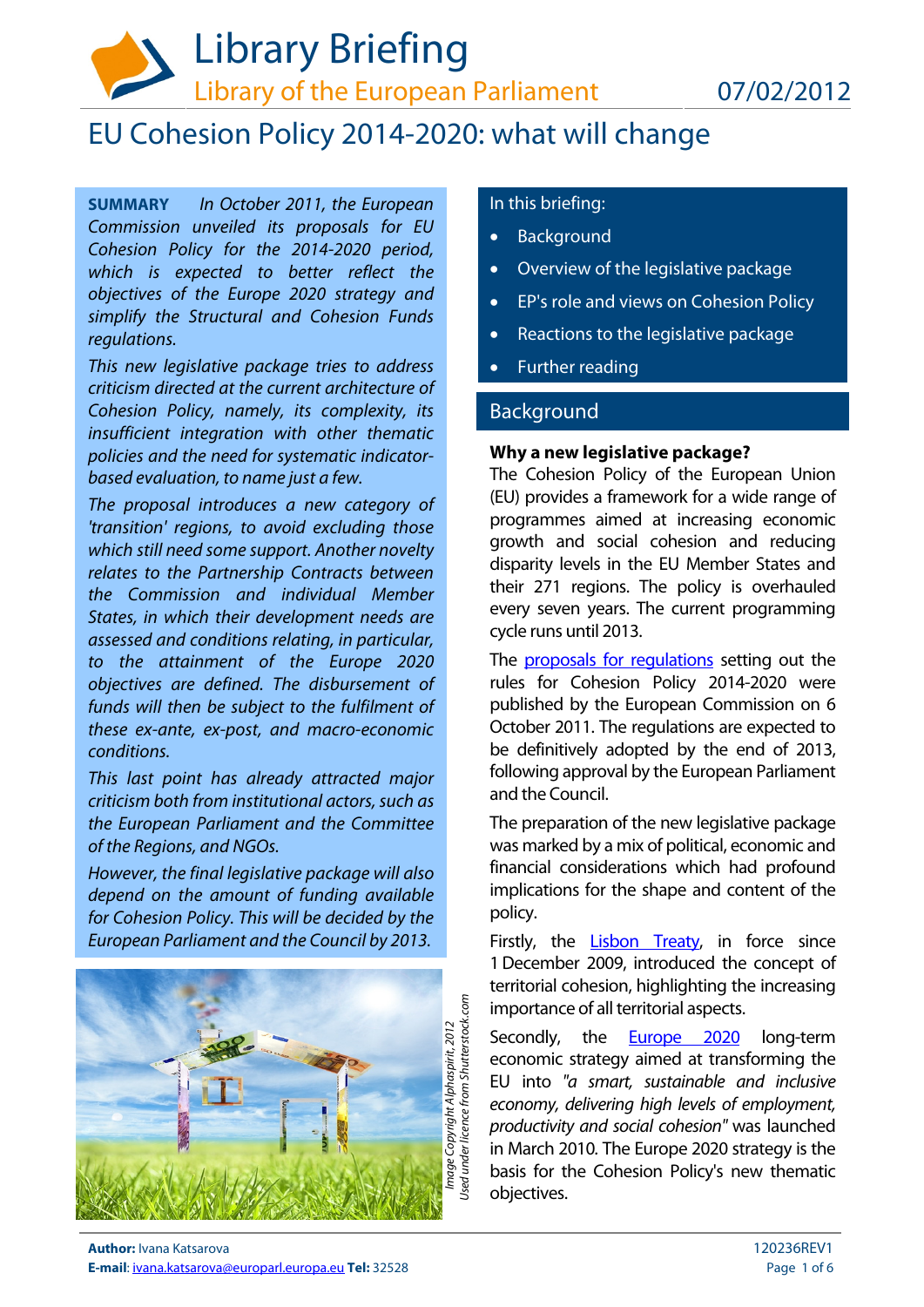

Finally, the economic and financial crisis dominating the EU agenda in recent months, prompted new ideas on EU economic governance in general and on macro-economic conditionality in particular.

# **Criticism of current Cohesion Policy**

The rationale and effectiveness of Cohesion Policy have been frequently [questioned,](http://ec.europa.eu/regional_policy/archive/policy/future/pdf/8_manzella_final-formatted.pdf) but overall, there is consensus on the importance of reducing disparities among EU regions. The policy is often [criticised](http://www.aer.eu/fileadmin/user_upload/MainIssues/CohesionRegionalPolicy/AER-Study-FutureRegPolicy-2014-FIN.pdf) for its coverage/focus, its implementation and especially its complexity. In this respect, issues include the multiplicity of objectives and priorities, changing guidelines, excessive bureaucracy, difficulties with financial management and inadequate coordination across policies and institutions.

In addition to the criticisms expressed above, the authors of a comprehensive [report](http://www.eurada.org/site/files/Regional%20development/Barca_report.pdf) reviewing the successes and failures of Cohesion Policy, suggest tackling the following issues within the new policy framework: need to combine conditionality and subsidiarity, insufficiently developed territorial dimension, need for systematic indicator-based evaluation and insufficient policy integration with other EU policies.

Addressing these critical issues has been the starting point for the reshaped Cohesion Policy 2014-2020.

# Overview of the legislative package

The legislative package includes an overarching regulation (replacing the five existing ones) setting out common rules for the European Regional Development Fund (ERDF), the European Social Fund (ESF), the Cohesion Fund, the European Agricultural Fund for Rural Development, and the European Maritime and Fisheries Fund<sup>[1](#page-5-0)</sup>. In addition, there are specific regulations for the ERDF, the ESF, the Cohesion Fund, the European Territorial Cooperation Goal, the European Grouping of Territorial Cooperation, the Globalisation Adjustment Fund and the EU Programme for Social Change and Innovation.

The following sections will review the new and/or most prominent elements of the proposal which deal specifically with regional development.

## Geographical coverage of support

Regions will be divided into three categories: **less-developed regions** (with gross domestic product (GDP) below 75% of the EU average), **more-developed regions** (GDP above 90%) and a new category of **transition regions** (GDP between 75% and 90%). This new category should ease the transition of regions which have gradually become more competitive but still need targeted support.

## Funds

Cohesion Policy action will continue to be channelled through the [ERDF,](http://ec.europa.eu/regional_policy/sources/docoffic/official/regulation/pdf/2014/proposals/regulation/erdf/erdf_proposal_en.pdf) the [ESF](http://ec.europa.eu/regional_policy/sources/docoffic/official/regulation/pdf/2014/proposals/regulation/esf/esf_proposal_en.pdf) and the [Cohesion Fund](http://ec.europa.eu/regional_policy/sources/docoffic/official/regulation/pdf/2014/proposals/regulation/cohesion/cohesion_proposal_en.pdf).

# Common Strategic Framework

The proposed changes to the strategic planning framework will see the current Community Strategic Guidelines transformed into a **Common Strategic Framework**, containing the EU's top priorities and applicable to all funds. Member States will be able to combine ERDF, ESF and Cohesion Fund allocations in multi-fund programmes to allow the greatest impact on the ground and ease coordination with other EU policies.

# Partnership contract

The reform of the strategic planning framework also implies a move from National Strategic Reference Frameworks to **Partnership Contracts**. The latter are a core innovation aimed at making optimal use of funding received by Member States, through conditionality determined in accordance with the priority thematic area of the programme to be financed.

## Thematic objectives

As a result of the strategic shift initiated in the current programming period, the competitiveness and efficiency aspects of Cohesion Policy have acquired increased importance. Member States will therefore be expected to implement programmes within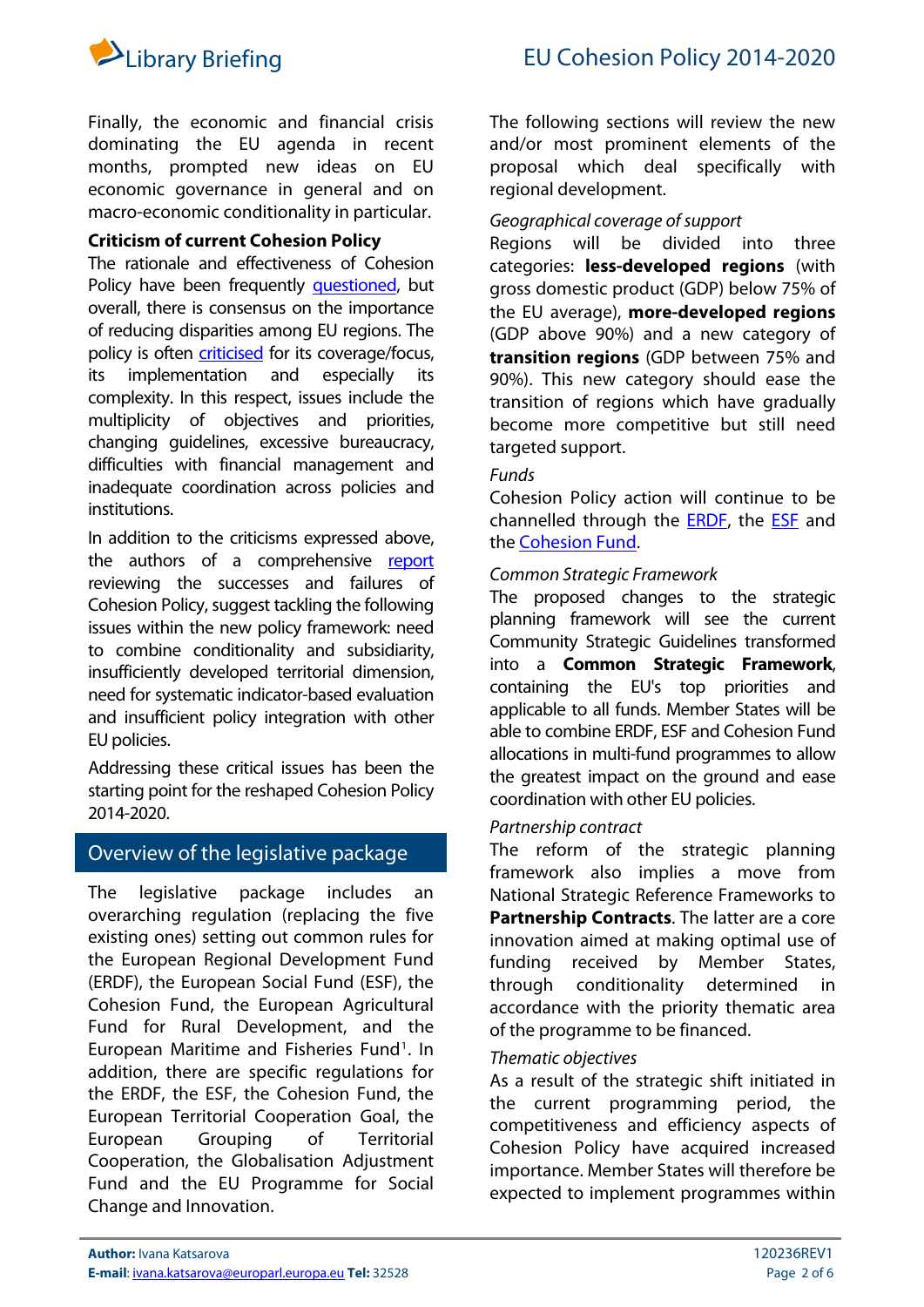

11 thematic areas - all stemming from the Europe 2020 strategy - among which: research, information and communication technology, the competitiveness of small and mediumsized enterprises (SMEs), transition to a lowcarbon economy, prevention of and adaption to climate change, sustainable use of resources, sustainable transport and reduction of

bottlenecks, promotion of employment, education and the efficiency of public administrations.

Although the areas of action are broader, the Commission will set quotas (**ring-fencing**), according to the category a region comes under. For example, in more developed and transition regions, at least 80% of ERDF funding is expected to be allocated to energy efficiency and renewables, innovation and improved competitiveness for SMEs. This proportion is lowered to 50% in less developed regions, reflecting their specific development needs.

#### **Conditionality**

Member States will be required to fulfil a range of specific conditions. On

the one hand, **ex-ante conditions** - linked to management, control and administrative capacity - will be set before the funds are disbursed. On the other, **ex-post conditions** relating to the attainment of Europe 2020 objectives and measured by way of performance indicators - will make the release of additional funds subject to performance. Those indicators are detailed in the annex of the general regulation. Additionally, in order to ensure that funds are spent in a sound budgetary context, **macro-economic conditions** will be set out, in line with the [Stability and Growth Pact](http://ec.europa.eu/economy_finance/economic_governance/sgp/index_en.htm). A Member State which fails to fulfil those conditions may have all or part of pending payments suspended.

## Performance reserve

The release of 5% of funds placed in reserve will be subject to meeting the targets set as

conditionality.

most regions.

Co-financing rates

part of the ex-ante

For the new category of transition regions, the maximum co-financing rate within each programme will be 60%. The other ceilings remain unchanged, i.e. 50% for the more developed regions and 85% for the less-developed and Outer-

In addition, the Commission plans to allow for a temporary increase in the co-financing rate by 10% in some specific cases (i.e. Member States receiving financial assistance in accordance with Article 143 of the [Treaty on the](http://eur-lex.europa.eu/LexUriServ/LexUriServ.do?uri=OJ:C:2010:083:0047:0200:EN:PDF)  [Functioning of the EU](http://eur-lex.europa.eu/LexUriServ/LexUriServ.do?uri=OJ:C:2010:083:0047:0200:EN:PDF)) to reduce the strain on national budgets in times of

#### **Financial framework**

The European Commission published its [proposals](http://ec.europa.eu/budget/biblio/documents/fin_fwk1420/fin_fwk1420_en.cfm) for the 2014-2020 Multiannual Financial Framework in June 2011. With a budget of over €375 billion, Cohesion Policy represents over one-third (36.7%) of the EU budget, and for the first time overtakes Common Agricultural Policy's budget. However, Cohesion Policy allocation falls by some 5% compared to the current financial framework. The table below shows the suggested breakdown.

|  | Draft Cohesion Policy budget for 2014-2020 |
|--|--------------------------------------------|
|--|--------------------------------------------|

| Purpose                              | €billion.        |
|--------------------------------------|------------------|
|                                      | 2011 prices      |
| Less-developed regions               | 162.6            |
| <b>Transition regions</b>            | 38.9             |
| More-developed regions               | 53.1             |
| Territorial cooperation              | 11.7             |
| Cohesion Fund                        | 68.7             |
| Extra allocation for Outermost       | 0.926            |
| and sparsely populated regions       |                  |
| <b>TOTAL Structural and Cohesion</b> | 336.026          |
| <b>Funds</b>                         |                  |
| <b>Connecting Europe Facility</b>    | $40(+10)$ inside |
|                                      | the Cohesion     |
|                                      | Fund)            |
| <b>TOTAL Cohesion Policy</b>         | 376.026          |

Data source: [European Commission](http://ec.europa.eu/regional_policy/sources/docoffic/official/regulation/pdf/2014/proposals/regulation/general/general_proposal_en.pdf), 2011.

These proposals are to be adopted by the end of 2013 by the Council (by unanimity), after obtaining the consent of the European Parliament (by a majority of its Members).

In order to address the issue of absorption (of funds over a limited period of time), the Commission proposes to cap the rate of Cohesion allocations at 2.5% of GDP (as opposed to 4% in the current period).

fiscal consolidation. Absorption capacity

## Simplification

Further simplifying the rules has been one of the main concerns behind the reform. This includes harmonising eligibility rules and management and control systems between the different funds, by way of a single overarching regulation; the introduction of simplified reimbursement rules and wider use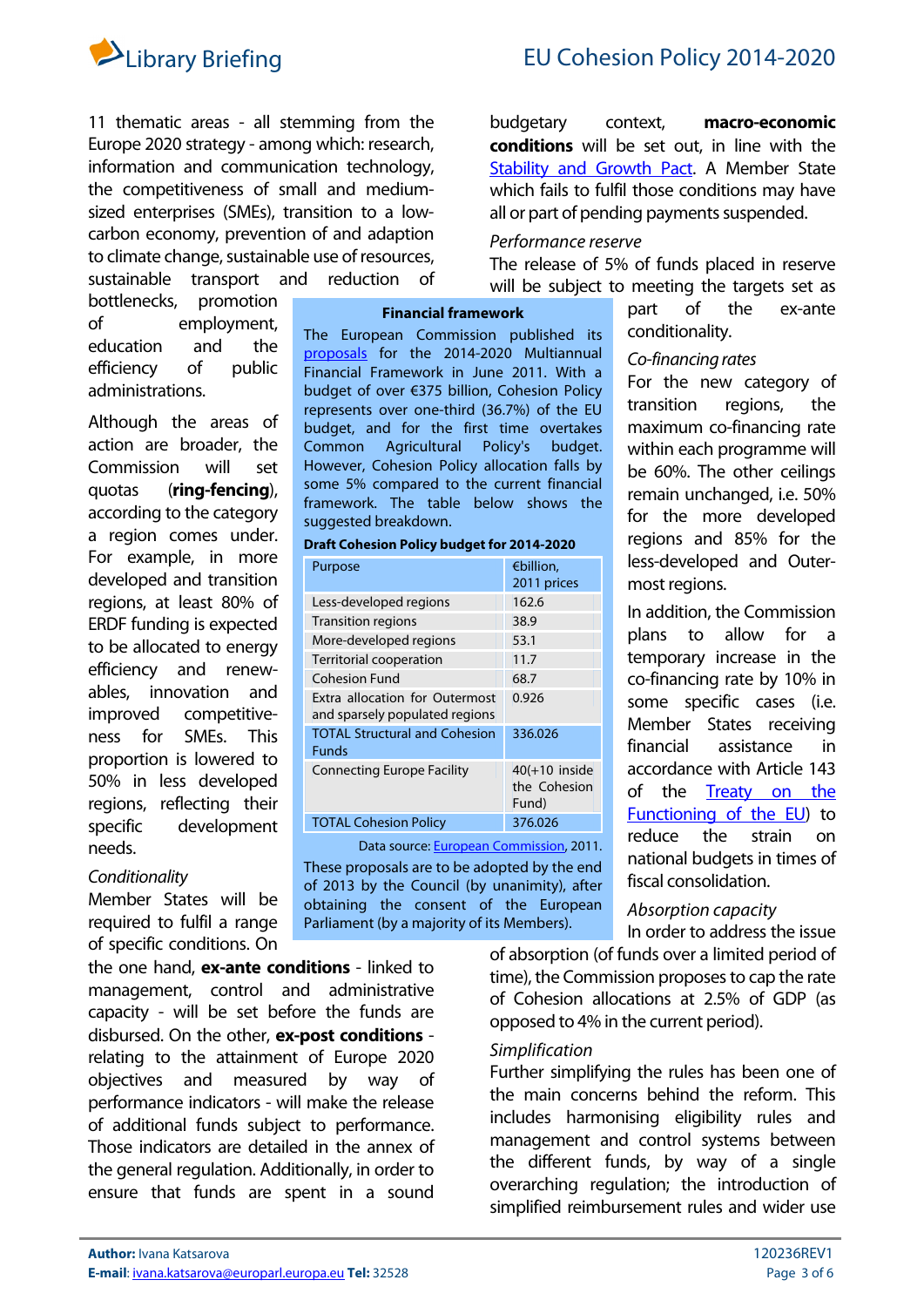

of 'simplified costs' (flat rates, standard scales of unit costs and lump sums); a move towards ecohesion, allowing beneficiaries to submit all information electronically; an easier application system for 'major projects', i.e. with total funding above  $\epsilon$ 50 million; and the possibility for Member States to reduce the number of authorities in charge of Cohesion Policy, through joint bodies.

# Territorial cohesion

At least 5% of ERDF resources will be allocated for 'integrated actions' - involving investments under more than one priority and/or programme - thus putting a clear focus on sustainable urban development.

Particular attention will also be paid to areas with specific natural or demographic features, with an additional allocation of €926 million for Outermost regions and sparsely populated areas.

# Territorial Cooperation

[European Territorial Cooperation](http://ec.europa.eu/regional_policy/sources/docoffic/official/regulation/pdf/2014/proposals/regulation/etc/etc_proposal_en.pdf) still encompasses three strands - inter-regional, cross-border and transnational - but its financial resources will be increased by over 30%. A specific regulation clarifies current provisions and tackles a common concern - the need for simplified rules - particularly important for programmes involving more than one Member State.

# European Grouping of Territorial Cooperation (EGTC)

To accelerate the creation of [EGTCs](http://ec.europa.eu/regional_policy/sources/docoffic/official/regulation/pdf/2014/proposals/regulation/egtc/egtc_proposal_en.pdf), the Commission proposes to simplify the process of establishing an EGTC, to open EGTCs to non-EU regions and to set out clearer operating rules on staff recruitment and spending.

## Cohesion Fund

The scope of the [Cohesion Fund](http://ec.europa.eu/regional_policy/sources/docoffic/official/regulation/pdf/2014/proposals/regulation/cohesion/cohesion_proposal_en.pdf) will remain largely similar to the current period. The fund will continue to provide support for transport and energy infrastructure which complies with environmental standards in Member States with GDP below 90% of the EU average. For the first time, part of the Cohesion Fund  $(610$ billion) will contribute to the [Connecting](http://ec.europa.eu/commission_2010-2014/president/news/speeches-statements/2011/10/20111019_speeches_1_en.htm)  [Europe Facility](http://ec.europa.eu/commission_2010-2014/president/news/speeches-statements/2011/10/20111019_speeches_1_en.htm) - for a competitive and sustainable European transport system.

# European Parliament's role and views on Cohesion Policy

Since the entry into force of the [Lisbon Treaty](http://www.consilium.europa.eu/treaty-of-lisbon.aspx?lang=en), the adoption of the new regulatory framework for Cohesion Policy will see the European Parliament and the Council involved as equal partners for the first time, through the ordinary legislative procedure, or [co-decision.](http://ec.europa.eu/codecision/procedure/index_en.htm)

However, the main ['battle](http://www.europarl.europa.eu/en/headlines/content/20110429FCS18370/html/The-battle-for-the-EU)' between the EP and the Council is expected to be over the financial allocation for Cohesion Policy 2014-2020. Historically, the EP has backed the Commission's budget proposals, while the Council - in particular [net contributors](http://www.fco.gov.uk/en/news/latest-news/?view=PressS&id=654555082) - has aimed to cut them down.

In a [resolution](http://www.europarl.europa.eu/sides/getDoc.do?type=TA&language=EN&reference=P7-TA-2010-0356) on EU Cohesion Policy after 2013, the EP rejects all attempts to renationalise the Policy. In addition, MEPs insist that the regional dimension is fully taken into account in the upcoming budgetary review, and that "a strong and well-financed EU regional policy is a condition sine qua non for achieving social, economic and territorial cohesion".

In its [report](http://www.europarl.europa.eu/sides/getDoc.do?type=TA&language=EN&reference=P7-TA-2011-0331) on the Financial, economic and social crisis, the EP recommends that the next Multiannual Financial Framework focuses on the key priority areas of the Europe 2020 strategy and that adequate financing of the flagship initiatives is ensured, notably through the Structural Funds. Further, the EP pleads for "a fair allocation of resources between Member States and regions" to enhance convergence and foster competitiveness.

# Reactions to the legislative package

The publication of the legislative proposals received [mixed reactions](http://www.eprc.strath.ac.uk/eprc/documents/PDF_files/EPRP_81_Budget_and_Cohesion_Policy_for_Europe_2020.pdf) both from institutional actors and NGOs. The point most criticised at this stage is macro-economic conditionality.

# **Institutional actors**

## European Council

Member States expressed their [views](http://www.library.sso.ep.parl.union.eu/lis/site/newsContent.form?src=3&agId=14&id=33349&fileName=aeen1217.htm#tag5) during an orientation debate held by the [Council](http://www.consilium.europa.eu/ueDocs/cms_Data/docs/pressData/EN/genaff/127027.pdf) in December 2011.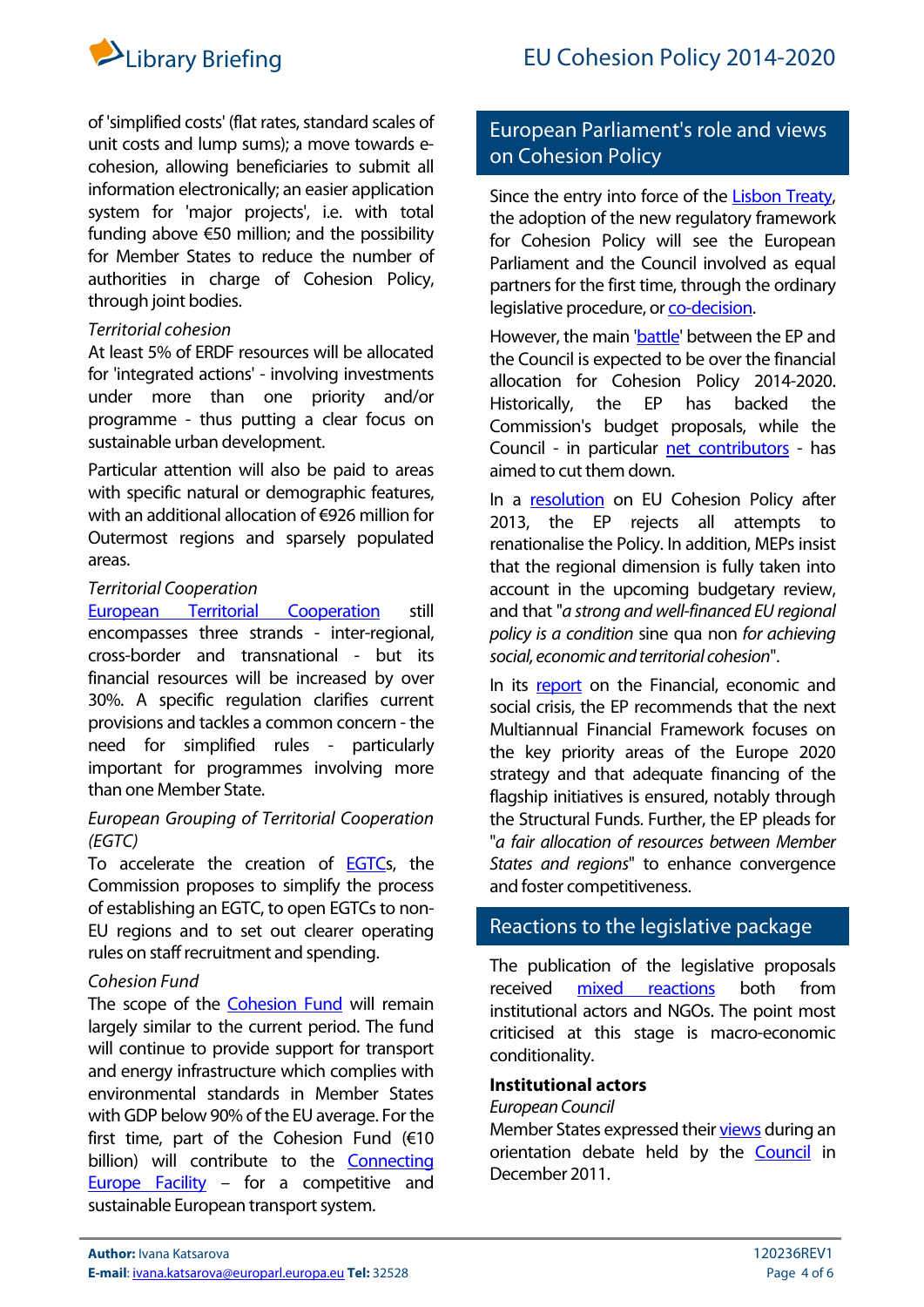



In principle, they are not opposed to the thematic approach set out by the Commission. However, a majority of Member States consider that they should be able to choose the priorities from the thematic 'menu' depending on their specific regional needs. Therefore, they call for greater flexibility according to the principle of subsidiarity, highlighted in particular by Hungary, Slovakia and Sweden. France is the only Member State to be fully satisfied with the thematic approach as defined by the Commission.

The United Kingdom, Austria and Ireland suggested that youth unemployment be included among the thematic areas.

A large number of delegations (Belgium, Germany, Finland, Slovakia, Sweden and the United Kingdom) expressed scepticism about ring-fencing (spending quotas per thematic area according to the type of region concerned).

Estonia, Latvia, Lithuania and Hungary still find the capping rate of Cohesion allocations (2.5% of GDP) too low.

Concerning the adoption of the Common Strategic Framework (CSF), several delegations (Austria, Belgium, Ireland, Poland and Portugal) oppose the idea of using the [delegated acts](http://www.eipa.eu/files/repository/product/20111212085434_Comitology_Brochure4EN_web.pdf)' procedure (delegating the power to the Commission to supplement or amend certain non-essential elements of a legislative act). Member States consider that Parliament and Council should be involved throughout the decision-making process, which provides greater legal certainty. In addition, a majority of delegations expressed willingness to adopt the CSF as an annex to the general regulation.

## European Parliament

Macro-economic conditionality, flexibility, and the capping rate of cohesion allocations continue to cause concern among [MEPs.](http://www.europarl.europa.eu/sides/getDoc.do?pubRef=-//EP//TEXT+CRE+20111115+ITEM-006+DOC+XML+V0//EN&language=EN) They are particularly worried that there is no safety net provided for the most disadvantaged regions should conditionality be applied.

A [discussion](http://www.library.sso.ep.parl.union.eu/lis/site/newsContent.form?src=3&agId=14&id=33375&fileName=aeen1222.htm#tag12) among the Members of the EP's Regional development committee in December 2011, showed that the positions of the Council and the EP are not far apart on a number of points. Like Member States, MEPs oppose compulsory ring-fencing and are critical about its lack of flexibility.

Similarly, Committee members are against the use of delegated acts for the adoption of the CSF. However MEPs did not express a clear stance on whether the CSF is to be annexed to the general regulation (as suggested by the Council), or be a separate piece of legislation.

Concerning partnership contracts, MEPs are in favour of multi-level governance, i.e. involving regions and even cities in the drafting of contracts.

# European Commission

Johannes Hahn, the Commissioner responsible for Regional Policy, [suggests](http://www.library.sso.ep.parl.union.eu/lis/site/newsContent.form?src=3&agId=14&id=33902&fileName=aeen0127.htm#tag29) that discussions on the content of future Cohesion Policy and on the Multiannual Financial Framework are held in parallel. In this way, if the budget allocated to Cohesion Policy were to be cut, a reduction in a linear manner could be operated without 'sacrificing' any elements of the proposed structure. He believes, however, that the requested amount will be granted.

## Committee of the Regions

Macro-economic conditions have also been criticised by the [Committee of the Regions](http://www.library.sso.ep.parl.union.eu/lis/site/newsContent.form?src=3&agId=14&id=33175&fileName=aeen1116.htm#tag23) (CoR), in particular in relation to the weakness of their legal basis.

Romeo Stavarache, rapporteur of the CoR on the Cohesion Fund [expressed](http://www.library.sso.ep.parl.union.eu/lis/site/newsContent.form?src=3&agId=14&id=33882&fileName=aeen0124.htm#tag13) scepticism over the contribution of this fund to the Connecting Europe Facility. He is critical in particular about de facto redirecting €10 billion of the Cohesion Fund to transport. He fears that centralised management of the Cohesion Fund does not correspond to the national and regional priorities of the Member States and raises the question of the role of local stakeholders in this mechanism and its flexibility.

Another rapporteur, Michael Schneider (on the ERDF regulation) [expressed](http://www.library.sso.ep.parl.union.eu/lis/site/newsContent.form?src=3&agId=14&id=33866&fileName=aeen0120.htm#tag20) readiness to focus on the demographic challenges of mountainous, island and sparsely populated regions.